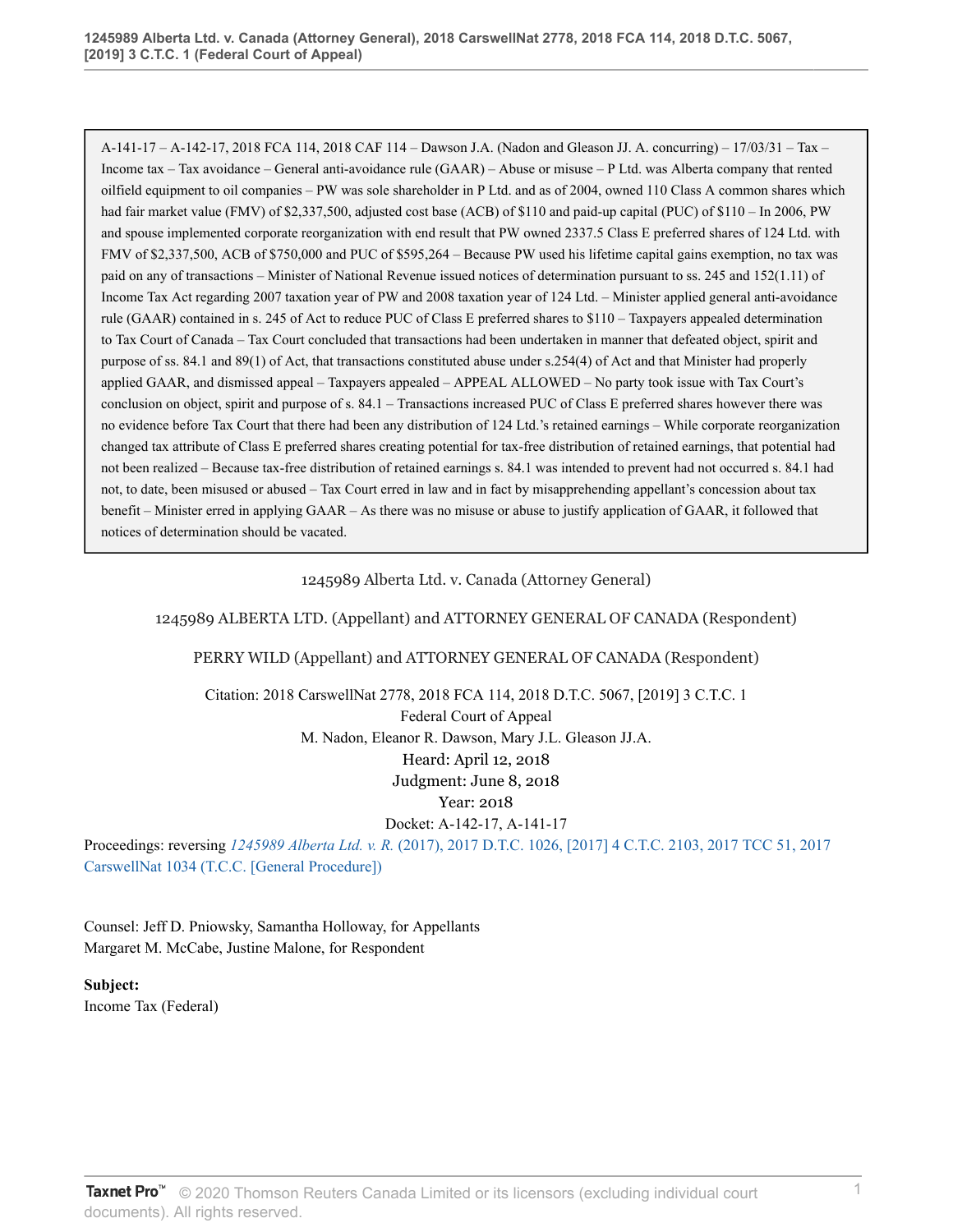Table of Authorities

### **Cases considered by** *Eleanor R. Dawson J.A.***:**

*Canada Trustco Mortgage Co. v. R.* [\(2005\), 2005 SCC 54, 2005 CarswellNat 3212, 2005 CarswellNat 3213,](http://v3.taxnetpro.com/Document/I8d7d939394245dece0440003ba833f85/View/FullText.html?originationContext=document&vr=3.0&rs=cblt1.0&transitionType=DocumentItem&contextData=(sc.Search)) (sub nom. *[Canada Trustco Mortgage Co. v. Canada](http://v3.taxnetpro.com/Document/I8d7d939394245dece0440003ba833f85/View/FullText.html?originationContext=document&vr=3.0&rs=cblt1.0&transitionType=DocumentItem&contextData=(sc.Search))*) 2005 D.T.C. 5523 (Eng.), (sub nom. *Hypothèques Trustco Canada v. Canada*[\) 2005 D.T.C. 5547 \(Fr.\), \[2005\] 5 C.T.C. 215, \(sub nom.](http://v3.taxnetpro.com/Document/I8d7d939394245dece0440003ba833f85/View/FullText.html?originationContext=document&vr=3.0&rs=cblt1.0&transitionType=DocumentItem&contextData=(sc.Search)) *Minister of National Revenue v. Canada Trustco Mortgage Co.*[\) 340 N.R. 1, 259 D.L.R. \(4th\) 193, \[2005\] S.C.J. No. 56, \[2005\] 2 S.C.R. 601](http://v3.taxnetpro.com/Document/I8d7d939394245dece0440003ba833f85/View/FullText.html?originationContext=document&vr=3.0&rs=cblt1.0&transitionType=DocumentItem&contextData=(sc.Search)) [\(S.C.C.\) — followed](http://v3.taxnetpro.com/Document/I8d7d939394245dece0440003ba833f85/View/FullText.html?originationContext=document&vr=3.0&rs=cblt1.0&transitionType=DocumentItem&contextData=(sc.Search))

*Copthorne Holdings Ltd. v. R.* [\(2011\), 2011 SCC 63, 2011 CarswellNat 5201, 2011 CarswellNat 5202, 339 D.L.R.](http://v3.taxnetpro.com/Document/Ib6468171105f07f8e0440021280d79ee/View/FullText.html?originationContext=document&vr=3.0&rs=cblt1.0&transitionType=DocumentItem&contextData=(sc.Search)) [\(4th\) 385, \[2012\] 2 C.T.C. 29, 2012 D.T.C. 5006 \(Fr.\), 2012 D.T.C. 5007 \(Eng.\), \(sub nom.](http://v3.taxnetpro.com/Document/Ib6468171105f07f8e0440021280d79ee/View/FullText.html?originationContext=document&vr=3.0&rs=cblt1.0&transitionType=DocumentItem&contextData=(sc.Search)) *Copthorne Holdings [Ltd. v. Minister of National Revenue](http://v3.taxnetpro.com/Document/Ib6468171105f07f8e0440021280d79ee/View/FullText.html?originationContext=document&vr=3.0&rs=cblt1.0&transitionType=DocumentItem&contextData=(sc.Search))*) 424 N.R. 132, (sub nom. *Copthorne Holdings Ltd. v. Canada*) [2011] 3 [S.C.R. 721, \[2011\] S.C.J. No. 63 \(S.C.C.\) — considered](http://v3.taxnetpro.com/Document/Ib6468171105f07f8e0440021280d79ee/View/FullText.html?originationContext=document&vr=3.0&rs=cblt1.0&transitionType=DocumentItem&contextData=(sc.Search))

*Descarries c. R.* [\(2014\), 2014 CCI 75, 2014 CarswellNat 584, 2014 TCC 75, 2014 CarswellNat 1934, \(sub nom.](http://v3.taxnetpro.com/Document/Ifc466bf567e047d7e0440021280d79ee/View/FullText.html?originationContext=document&vr=3.0&rs=cblt1.0&transitionType=DocumentItem&contextData=(sc.Search)) *Descarries v. R.*) 2014 D.T.C. 1081 (Fr.), (sub nom. *Descarries v. R.*[\) 2014 D.T.C. 1143 \(Eng.\) \(T.C.C. \[Informal](http://v3.taxnetpro.com/Document/Ifc466bf567e047d7e0440021280d79ee/View/FullText.html?originationContext=document&vr=3.0&rs=cblt1.0&transitionType=DocumentItem&contextData=(sc.Search)) [Procedure\]\) — considered](http://v3.taxnetpro.com/Document/Ifc466bf567e047d7e0440021280d79ee/View/FullText.html?originationContext=document&vr=3.0&rs=cblt1.0&transitionType=DocumentItem&contextData=(sc.Search))

*Housen v. Nikolaisen* [\(2002\), 2002 SCC 33, 2002 CarswellSask 178, 2002 CarswellSask 179, \[2002\] S.C.J. No.](http://v3.taxnetpro.com/Document/I17a3d4299a0372cbe0540021280d79ee/View/FullText.html?originationContext=document&vr=3.0&rs=cblt1.0&transitionType=DocumentItem&contextData=(sc.Search)) [31, 286 N.R. 1, 10 C.C.L.T. \(3d\) 157, 211 D.L.R. \(4th\) 577, \[2002\] 7 W.W.R. 1, 219 Sask. R. 1, 272 W.A.C. 1, 30](http://v3.taxnetpro.com/Document/I17a3d4299a0372cbe0540021280d79ee/View/FullText.html?originationContext=document&vr=3.0&rs=cblt1.0&transitionType=DocumentItem&contextData=(sc.Search)) [M.P.L.R. \(3d\) 1, \[2002\] 2 S.C.R. 235, REJB 2002-29758, 2002 CSC 33 \(S.C.C.\) — followed](http://v3.taxnetpro.com/Document/I17a3d4299a0372cbe0540021280d79ee/View/FullText.html?originationContext=document&vr=3.0&rs=cblt1.0&transitionType=DocumentItem&contextData=(sc.Search))

*OSFC Holdings Ltd. v. R.* [\(2001\), 2001 FCA 260, 2001 CarswellNat 1967, \[2001\] 4 C.T.C. 82, 2001 D.T.C. 5471,](http://v3.taxnetpro.com/Document/I8d7d9393e22e5dece0440003ba833f85/View/FullText.html?originationContext=document&vr=3.0&rs=cblt1.0&transitionType=DocumentItem&contextData=(sc.Search)) [\[2001\] F.C.J. No. 1381, 17 B.L.R. \(3d\) 212, \(sub nom.](http://v3.taxnetpro.com/Document/I8d7d9393e22e5dece0440003ba833f85/View/FullText.html?originationContext=document&vr=3.0&rs=cblt1.0&transitionType=DocumentItem&contextData=(sc.Search)) *OSFC Holdings Ltd. v. Minister of National Revenue*) 275 [N.R. 238, 29 C.B.R. \(4th\) 105, \(sub nom.](http://v3.taxnetpro.com/Document/I8d7d9393e22e5dece0440003ba833f85/View/FullText.html?originationContext=document&vr=3.0&rs=cblt1.0&transitionType=DocumentItem&contextData=(sc.Search)) *OSFC Holdings Ltd. v. Canada*) [2002] 2 F.C. 288, 2001 CarswellNat [3521, 2001 CAF 260 \(Fed. C.A.\) — considered](http://v3.taxnetpro.com/Document/I8d7d9393e22e5dece0440003ba833f85/View/FullText.html?originationContext=document&vr=3.0&rs=cblt1.0&transitionType=DocumentItem&contextData=(sc.Search))

## **Statutes considered:**

Can. *Income Tax Act*, R.S.C. 1985, c. 1 (5th Supp.)

- Generally referred to
- s. 84 referred to
- s. 84.1 considered
- s. 85 referred to
- s.  $85(1)$  referred to
- s.  $85(2.1)$  considered
- s.  $87(3)$  considered
- s.  $89(1)$  considered
- s.  $110.6$  referred to
- s. 152(1.11) considered
- s.  $212.1$  considered
- s. 245 considered
- s.  $245(3)$  considered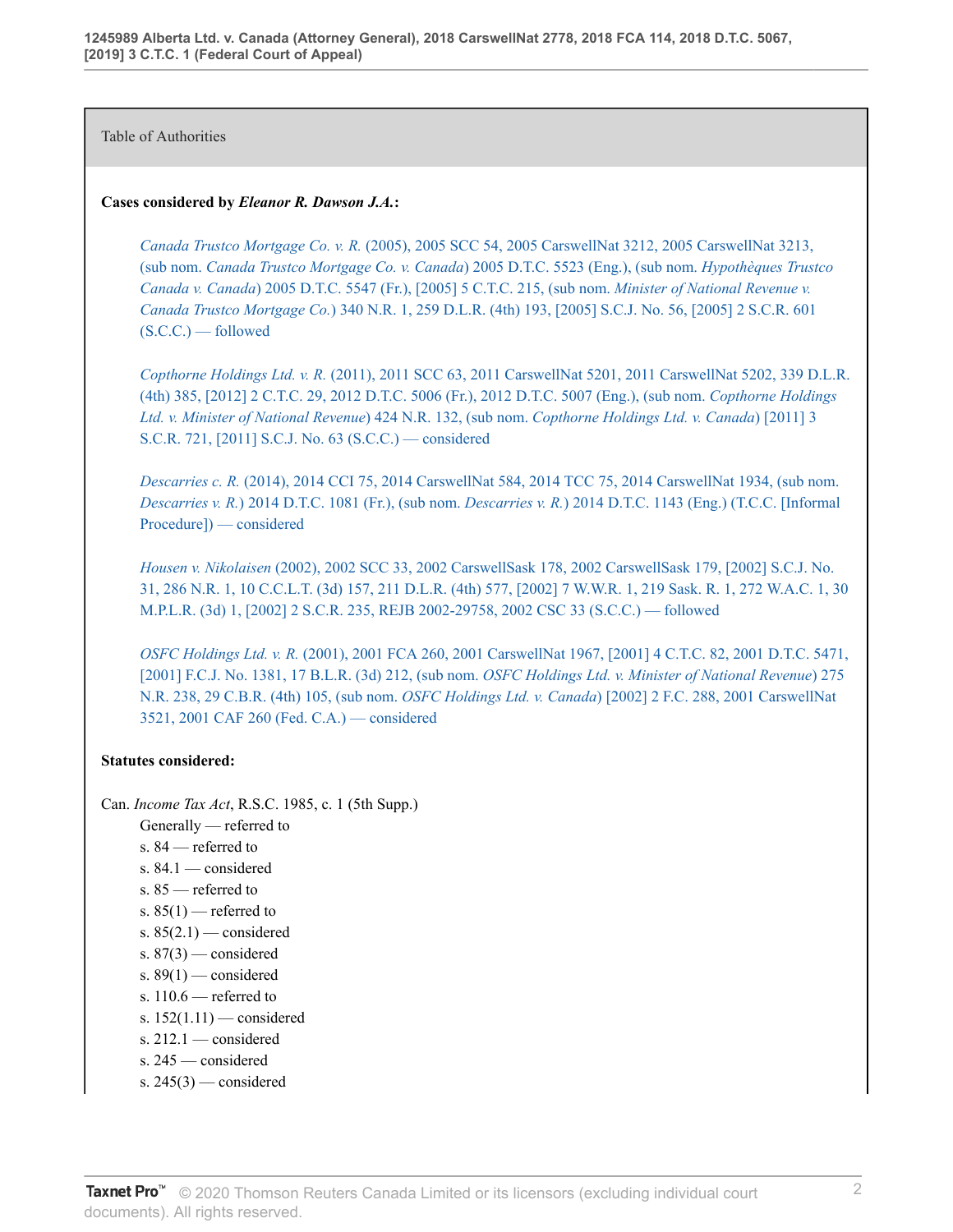s.  $245(4)$  — referred to

APPEAL by taxpayers from judgment reported at *1245989 Alberta Ltd. v. R.* [\(2017\), 2017 TCC 51, 2017 CarswellNat](http://v3.taxnetpro.com/Document/I4cd585f9f7c42576e0540021280d7cce/View/FullText.html?originationContext=document&vr=3.0&rs=cblt1.0&transitionType=DocumentItem&contextData=(sc.Search)) [1034, 2017 D.T.C. 1026, \[2017\] 4 C.T.C. 2103, 2017 CCI 51, 2017 CarswellNat 10238 \(T.C.C. \[General Procedure\]\),](http://v3.taxnetpro.com/Document/I4cd585f9f7c42576e0540021280d7cce/View/FullText.html?originationContext=document&vr=3.0&rs=cblt1.0&transitionType=DocumentItem&contextData=(sc.Search)) which dismissed appeal of Minister's determination applying General Anti-Avoidance Rule. *Eleanor R. Dawson J.A.***:**

1 The Minister of National Revenue issued notices of determination pursuant to section 245 and subsection 152(1.11) of the *Income Tax Act*, R.S.C. 1985, c. 1 (5th Supp.) regarding the 2007 taxation year of Perry Wild and the 2008 taxation year of 1245989 Alberta Ltd. (1245). The Minister applied the general anti-avoidance rule (GAAR) contained in section 245 of the Act to reduce the paid-up capital of Mr. Wild's 2337.5 Class E preferred shares of 1245 from \$595,264 to \$110. The determinations were made as a result of the Minister's review of certain transactions which are described below.

2 The taxpayers appealed the Minister's determination to the Tax Court of Canada. At trial, the taxpayers conceded that there had been a series of transactions that resulted directly or indirectly in a tax benefit and conceded that four specific transactions were avoidance transactions.

3 For reasons reported as [2017 TCC 51 \(T.C.C. \[General Procedure\]\),](http://v3.taxnetpro.com/Document/I4cd585f9f7c42576e0540021280d7cce/View/FullText.html?originationContext=document&vr=3.0&rs=cblt1.0&transitionType=DocumentItem&contextData=(sc.Search)) the Tax Court found that the avoidance transactions achieved a result that section 84.1 of the Act was intended to prevent, and that they defeated the provision's underlying rationale. Therefore the Tax Court concluded that the transactions had been undertaken in a manner that defeated the object, spirit and purpose of section 84.1 and subsection 89(1) of the Act. It followed that the transactions constituted an abuse under subsection 245(4) of the Act and that the Minister had properly applied the GAAR. The Tax Court therefore dismissed the appeals with costs.

4 The taxpayers appeal from the judgment of the Tax Court.

5 For the reasons that follow, I conclude that the Tax Court erred by determining that section 84.1 of the Act was abused. I therefore propose to allow the appeal and set aside the notices of determination.

6 The provisions of the Act relevant to my analysis are set out in Appendix 1 to these reasons. Unless otherwise stated, all references in these reasons to statutory provisions are references to the Act.

## **I. The facts**

7 P.W. Rentals Ltd. (PWR) is an Alberta company that rents oilfield equipment to oil companies. At all material times, Mr. Wild was the sole shareholder of PWR. As of January 1, 2004, he owned 110 Class A common shares of PWR which had a fair market value (FMV) of \$2,337,500, an adjusted cost base (ACB) of \$110 and a paid-up capital (PUC) of \$110.

8 Commencing in May 2006, together with his wife, Mr. Wild implemented a corporate reorganization. The end result of the corporate reorganization was that Mr. Wild owned 2337.5 Class E preferred shares of 1245 with a FMV of \$2,337,500, an ACB of \$750,000 and a PUC of \$595,264. Thus, the FMV of the Class E preferred shares of 1245 was identical to the FMV of the Class A shares of PWR initially owned by Mr. Wild; however, the PUC and ACB were substantially increased from the \$110 amount that attached to the Class A shares of PWR. This occurred in circumstances where in the reorganization Mr. Wild did not make any capital contribution to PWR, 1245 or any other relevant corporate entity. Because Mr. Wild used his lifetime capital gains exemption, no tax was paid on any of the transactions. The Tax Court found that "PWR's existing assets were merely shuffled from one corporate entity to another, leased back to PWR and a FMV of approximately \$2.3 million was maintained with no tax consequences." (reasons, paragraph 96).

9 The means by which this result was affected is set out in a statement of agreed facts filed at trial, which in material part is reproduced in Appendix 2 to these reasons.

### **II. The decision of the Tax Court**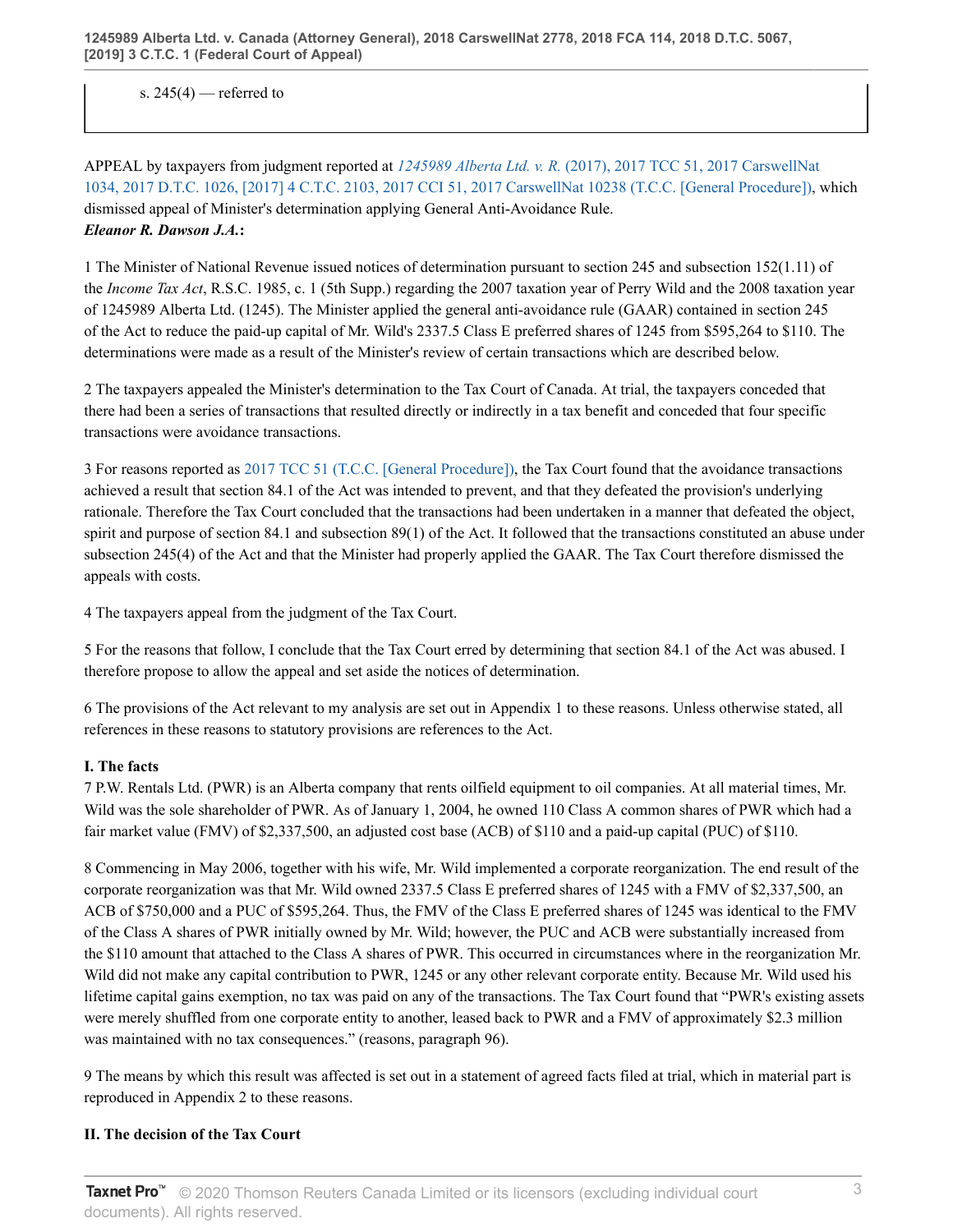10 As previously explained, at trial Mr. Wild conceded that he had obtained a tax benefit. The precise concession is contained in paragraph 27 of the statement of agreed facts:

The foregoing transactions constituted a series of transactions, which series did result directly or indirectly in a tax benefit.

11 The "foregoing transactions" are the various steps in the corporate reorganization that began with the incorporation of 1245 and culminated with Mr. Wild owning 2,337.5 Class E preferred shares of 1245 with the FMV, ACB and PUC described above in paragraph 8.

12 No concession was made that any tax benefit had been realized.

13 Mr. Wild also conceded that the transfer of his shares in PWR, PWR's transfer of property to a second holding company, 1251237 Alberta Ltd. (1251), 1251's issuance of the same class of share to Mr. Wild and PWR, Mr. Wild's transfer of shares of PWR to 1245, PWR's transfer of property to 1245 and 1245's issuance of the same class of share to Mr. Wild and PWR constituted avoidance transactions within the meaning of subsection 245(3). Therefore, the issue before the Tax Court was whether the series of avoidance transactions abused the provisions relied upon to achieve the tax benefit.

14 The Tax Court began its analysis of this issue by noting that tax planning is not *per se* abusive. A finding of abuse will only be warranted when the result is obtained by abusing one or more provisions of the Act (reasons, paragraphs 33 to 35). Citing *Copthorne Holdings Ltd. v. R.*[, 2011 SCC 63, \[2011\] 3 S.C.R. 721 \(S.C.C.\),](http://v3.taxnetpro.com/Document/Ib6468171105f07f8e0440021280d79ee/View/FullText.html?originationContext=document&vr=3.0&rs=cblt1.0&transitionType=DocumentItem&contextData=(sc.Search)) the Tax Court noted that in order to make such a finding, the relevant provisions must first be construed based on their text, context and purpose in order to determine their object, spirit and purpose (reasons, paragraph 36). Where a transaction leads to an outcome that a provision seeks to prevent, or defeats the provision's underlying rationale or circumvents the provision's effect in a manner inconsistent with its object, spirit and purpose, the transaction will amount to abusive tax avoidance (reasons, paragraph 42, citing *[Canada Trustco](http://v3.taxnetpro.com/Document/I8d7d939394245dece0440003ba833f85/View/FullText.html?originationContext=document&vr=3.0&rs=cblt1.0&transitionType=DocumentItem&contextData=(sc.Search)) Mortgage Co. v. R.*[, 2005 SCC 54, \[2005\] 2 S.C.R. 601 \(S.C.C.\)\)](http://v3.taxnetpro.com/Document/I8d7d939394245dece0440003ba833f85/View/FullText.html?originationContext=document&vr=3.0&rs=cblt1.0&transitionType=DocumentItem&contextData=(sc.Search)).

15 The Tax Court then proceeded to analyse the provisions alleged to have been abused: subsection 89(1) and section 84.1.

16 Subsection 89(1) states that in respect of a share of any class of the capital stock of a corporation, the PUC is an amount equal to the paid-up capital of that class of share divided by the number of issued shares of that class outstanding at that time. Because shareholders within a class of shares are presumed to be treated equally, "all shareholders of the class have the same PUC regardless of the capital contribution made by each shareholder" (reasons, paragraph 50).

17 The provisions which provide context to subsection 89(1) include those which are incorporated by reference into the definition of PUC: sections 84.1, 212.1 and subsections  $85(2.1)$  and  $87(3)$ . Sections 84.1 and 212.1 and subsection  $85(2.1)$  are anti-avoidance provisions, while subsection 87(3) prevents the inflation of PUC on amalgamation.

18 The Tax Court found that the purpose of subsection 89(1) is to ensure that "the PUC, calculated and averaged within the class, accurately represents and is restricted to the funds invested in the shares of the corporation by its shareholders." (reasons, paragraph 55). Amounts invested in a company by a shareholder can be returned as a tax-free return of capital because the PUC was contributed from after-tax funds; however, any amount paid to a shareholder that exceeds PUC is taxed as a dividend (reasons, paragraph 54).

19 With respect to subsection 84.1, the Tax Court found that based on its text section 84.1 applies to a non-arm's length transfer of a share in a Canadian corporation to another Canadian corporation when after the transfer the corporations are connected. When section 84.1 applies, it acts to ensure that the PUC of the shares of the corporation to which the shares are transferred does not exceed the PUC of the transferred shares (reasons, paragraph 57). For completeness I would simply add that section 84.1 reduces (or grinds) the PUC of the newly acquired shares to the greater of the PUC of the transferred shares or the shareholder's ACB of the transferred shares, the ACB being subject to further modification in certain situations.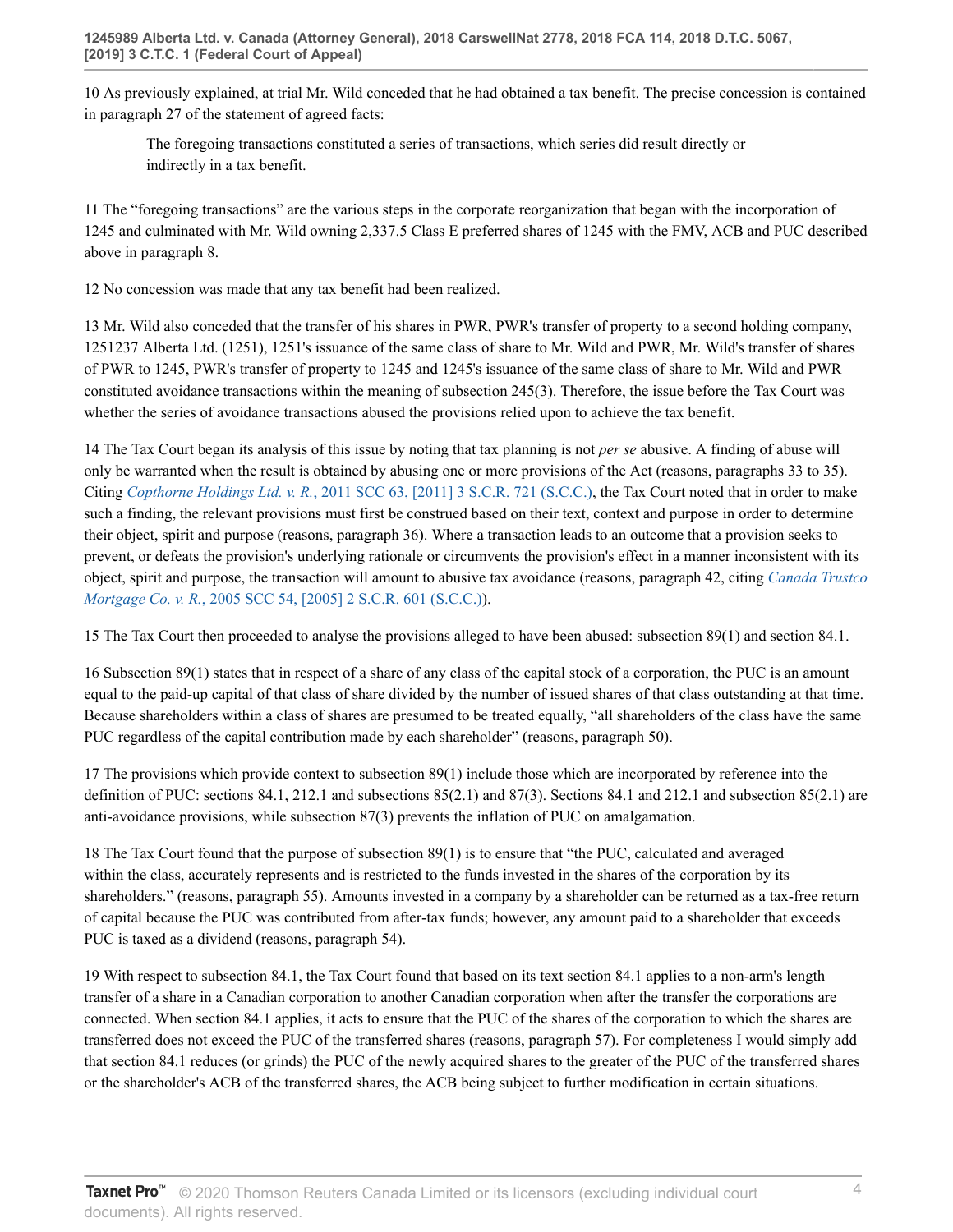20 The provisions that provide context to section 84.1 include sections 84, 212.1 and 85(2.1) because, although they apply to different factual scenarios, "the common textual thread is the aim to prevent a corporation from having its surpluses stripped." (reasons, paragraph 61).

21 The Tax Court found that the object, spirit and purpose of section 84.1 was correctly identified in *[Descarries c. R.](http://v3.taxnetpro.com/Document/Ifc466bf567e047d7e0440021280d79ee/View/FullText.html?originationContext=document&vr=3.0&rs=cblt1.0&transitionType=DocumentItem&contextData=(sc.Search))*, 2014 [TCC 75, 2014 D.T.C. 1081 \(Fr.\) \(T.C.C. \[Informal Procedure\]\)](http://v3.taxnetpro.com/Document/Ifc466bf567e047d7e0440021280d79ee/View/FullText.html?originationContext=document&vr=3.0&rs=cblt1.0&transitionType=DocumentItem&contextData=(sc.Search)): an anti-avoidance rule "to prevent taxpayers from performing transactions whose goal is to strip a corporation of its surpluses tax-free through the use of a tax-exempt margin or a capital gain exemption." (reasons, paragraph 67).

22 The Tax Court found that the series of avoidance transactions abused section 84.1, thereby allowing Mr. Wild to indirectly withdraw PWR's earnings tax-free by using his capital gains exemption to offset the capital gain realized on a sale to a nonarm's length party in a share for share exchange. This was achieved by triggering the PUC averaging mechanism in section 89 when 1251 and 1245 issued the same class of shares to Mr. Wild and to PWR (reasons, paragraphs 95, 96, 97 and 104).

23 This use of the PUC averaging was found to result in the artificial inflation of the PUC of Mr. Wild's shares in circumstances where he made no new capital contribution (reasons, paragraph 104).

24 The Tax Court further found that the facts in this case were similar to those in *[Descarries](http://v3.taxnetpro.com/Document/Ifc466bf567e047d7e0440021280d79ee/View/FullText.html?originationContext=document&vr=3.0&rs=cblt1.0&transitionType=DocumentItem&contextData=(sc.Search))*, notably because both transactions were "designed and implemented in a surplus-stripping context involving a complex plan." (reasons, paragraph 91). Even though Mr. Wild's tax planners took a different route and relied on different provisions than in *[Descarries](http://v3.taxnetpro.com/Document/Ifc466bf567e047d7e0440021280d79ee/View/FullText.html?originationContext=document&vr=3.0&rs=cblt1.0&transitionType=DocumentItem&contextData=(sc.Search))*, the intended result was the same: surplus-stripping (reasons, paragraph 99). Based on Mr. Wild's inability on discovery to explain adequately why particular assets were transferred, how the elected amounts under section 85 were determined and why the same class of shares was issued by the holding companies—and the Tax Court's view that a shareholder would typically demand a separate class of shares to avoid any negative impact of PUC averaging—the Tax Court found that the transaction was carried out "solely with surplus stripping in mind." The reorganization "was primarily for the purpose of conveying the tax benefit to Mr. Wild." (reasons, paragraph 96). Finally, the Tax Court found that the abuse of section 84.1 was achieved by misusing the PUC computation in subsection 89(1) to trigger the share averaging that artificially inflated the PUC of Mr. Wild's shares without any new capital contributions (reasons, paragraph 104).

## **III. Issue on appeal**

25 As explained above, the issue before the Tax Court was whether the series of avoidance transactions abused the provisions relied upon to achieve the admitted tax benefit. The issue before this Court is whether the Tax Court erred by finding that the avoidance transactions achieved a result that section 84.1 was intended to prevent. More specifically, the issue may be stated as whether subsection 89(1) was misused to increase the PUC of the shares held by Mr. Wild, achieving a result section 84.1 was intended to prevent.

## **IV. Standard of review**

26 The inquiry as to whether there has been an abuse gives rise to a question of mixed fact and law. Therefore, the standard of palpable and overriding error applies (*[Canada Trustco](http://v3.taxnetpro.com/Document/I8d7d939394245dece0440003ba833f85/View/FullText.html?originationContext=document&vr=3.0&rs=cblt1.0&transitionType=DocumentItem&contextData=(sc.Search))* at paragraph 44; *Housen v. Nikolaisen*[, 2002 SCC 33, \[2002\]](http://v3.taxnetpro.com/Document/I17a3d4299a0372cbe0540021280d79ee/View/FullText.html?originationContext=document&vr=3.0&rs=cblt1.0&transitionType=DocumentItem&contextData=(sc.Search)) [2 S.C.R. 235 \(S.C.C.\),](http://v3.taxnetpro.com/Document/I17a3d4299a0372cbe0540021280d79ee/View/FullText.html?originationContext=document&vr=3.0&rs=cblt1.0&transitionType=DocumentItem&contextData=(sc.Search)) at paragraph 37). However, the abuse analysis proceeds in two stages. The first stage requires the determination of the object, spirit and purpose of the provisions giving rise to the tax benefit. The second stage turns on whether the provisions, so construed, were frustrated by the resulting tax benefit (*[Canada Trustco](http://v3.taxnetpro.com/Document/I8d7d939394245dece0440003ba833f85/View/FullText.html?originationContext=document&vr=3.0&rs=cblt1.0&transitionType=DocumentItem&contextData=(sc.Search))*, paragraph 44). The object, spirit and purpose of a provision is ascertained by application of the principles of statutory interpretation giving rise to an extricable question of law (*[Copthorne](http://v3.taxnetpro.com/Document/Ib6468171105f07f8e0440021280d79ee/View/FullText.html?originationContext=document&vr=3.0&rs=cblt1.0&transitionType=DocumentItem&contextData=(sc.Search))*, paragraph 70). The exercise of determining the object, spirit and purpose of a provision is therefore reviewable under the standard of correctness (*[Canada Trustco](http://v3.taxnetpro.com/Document/I8d7d939394245dece0440003ba833f85/View/FullText.html?originationContext=document&vr=3.0&rs=cblt1.0&transitionType=DocumentItem&contextData=(sc.Search))*, paragraph 44; *[Housen](http://v3.taxnetpro.com/Document/I17a3d4299a0372cbe0540021280d79ee/View/FullText.html?originationContext=document&vr=3.0&rs=cblt1.0&transitionType=DocumentItem&contextData=(sc.Search))*, at paragraphs 8, 37).

## **V. Application of the standard of review**

27 As explained above, the Tax Court found that the object, spirit or purpose of section 84.1 is to prevent the removal of taxable corporate surplus as a tax-free return of capital through the use of the capital gains exemption (or tax-exempt margin).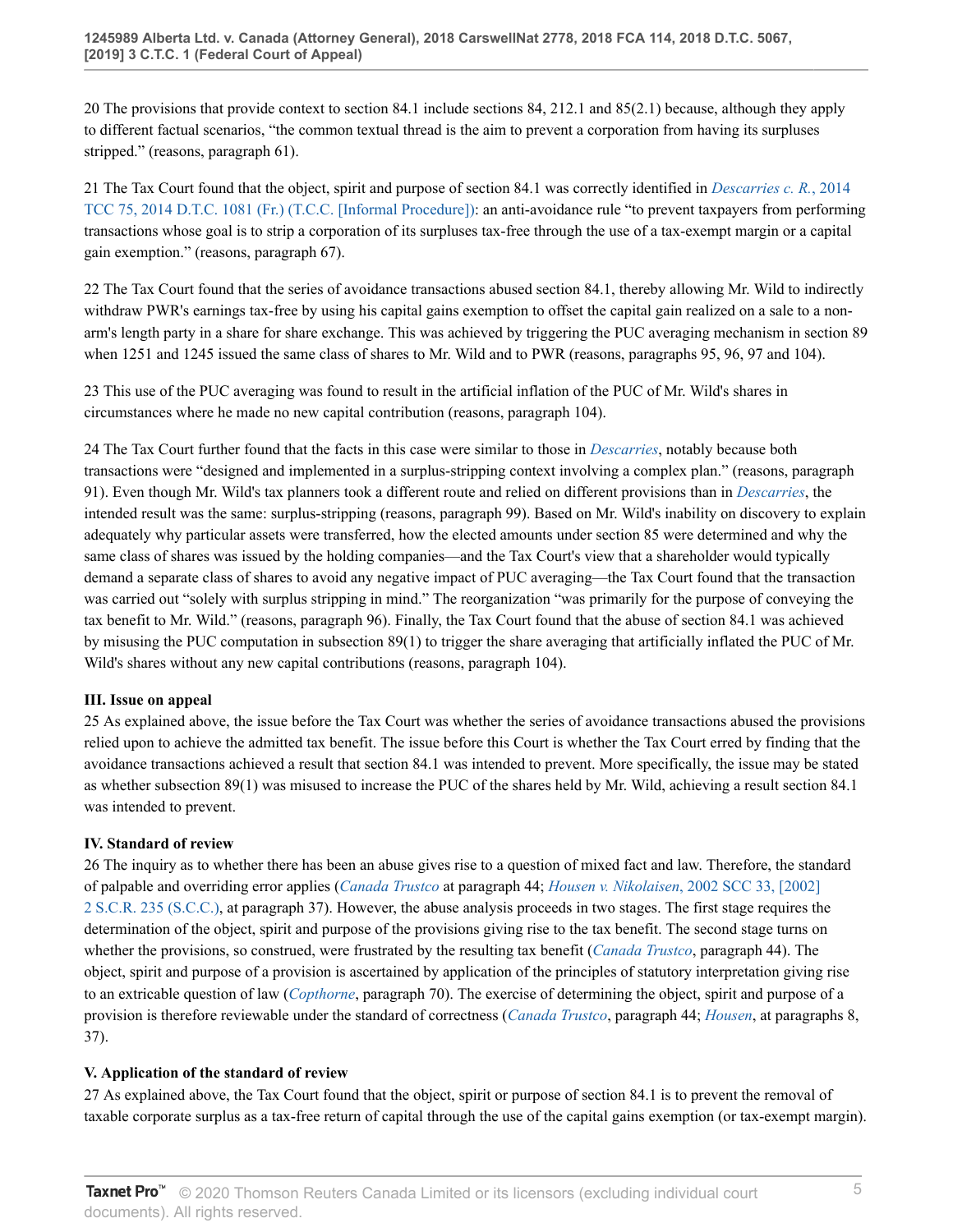28 On this appeal no party took issue with the Tax Court's conclusion on the object, spirit and purpose of section 84.1. The respondent more precisely framed the intention to be "to prevent the inappropriate increase of PUC and the tax free distribution of a corporation's retained earnings or surplus through non-arm's length transactions designed to artificially or unduly increase or preserve the PUC of shares."

29 Having determined the object, spirit or purpose of section 84.1, the question was whether the transactions at issue abused or mis-used section 84.1.

30 Without doubt, the transactions increased the PUC of the Class E preferred shares of 1245 held by Mr. Wild. However, there was no evidence before the Tax Court that there had been any distribution of 1245's retained earnings (referred to as corporate surplus by the Tax Court). Indeed, during oral argument of their appeal counsel for the appellants confirmed both that PWR had not distributed its retained earnings to 1245 and that the corporate reorganization could be unwound.

31 Thus, while the corporate reorganization changed the tax attribute of the Class E preferred shares, creating the potential for a tax-free distribution of 1245's retained earnings, that potential has, to date, not been realized.

32 Because the tax-free distribution of retained earnings section 84.1 is intended to prevent has not occurred section 84.1 has not, to date, been mis-used or abused.

33 This situation is analogous to that considered by Justice Rothstein writing for the majority in *[OSFC Holdings Ltd. v. R.](http://v3.taxnetpro.com/Document/I8d7d9393e22e5dece0440003ba833f85/View/FullText.html?originationContext=document&vr=3.0&rs=cblt1.0&transitionType=DocumentItem&contextData=(sc.Search))*, [2001 FCA 260, \[2002\] 2 F.C. 288 \(Fed. C.A.\)](http://v3.taxnetpro.com/Document/I8d7d9393e22e5dece0440003ba833f85/View/FullText.html?originationContext=document&vr=3.0&rs=cblt1.0&transitionType=DocumentItem&contextData=(sc.Search)).

34 There, the liquidator of Standard Trust Company sought to maximize the recovery from the disposition of Standard's assets. To do this the liquidator packaged a portion of Standard's mortgage portfolio into a smaller portfolio consisting of 17 non-performing loans where payments of principal and interest were in arrears for 90 days or more (STIL II portfolio).

35 The STIL II portfolio was then transferred to a partnership in which Standard and a wholly-owned subsidiary were the partners, with Standard having a 99% interest in the partnership.

36 Prior to the end of the partnership's first fiscal year Standard sold its 99% interest in the partnership to an arm's length purchaser, OSFC Holdings Ltd. At the partnership's year end, 99% of its loss of some \$52 million would accrue to the arm's length purchaser.

37 The Minister applied the GAAR and disallowed the purchaser's share of the non-capital loss. The Tax Court dismissed the taxpayer's appeal. In the appeal to this Court one of the issues was whether a tax benefit resulted from the relevant series of transactions.

38 At paragraph 42 of the reasons, Justice Rothstein concluded that neither the incorporation of the wholly owned subsidiary, nor the formation of the partnership, nor the transfer of the STIL II portfolio to the partnership resulted in any tax benefit. The tax benefit accrued only when OSFC acquired its partnership interest and became entitled to share in the partnership's loss.

39 Returning to the present case, just as the pre-packaging of tax losses in *[OSFC](http://v3.taxnetpro.com/Document/I8d7d9393e22e5dece0440003ba833f85/View/FullText.html?originationContext=document&vr=3.0&rs=cblt1.0&transitionType=DocumentItem&contextData=(sc.Search))* did not result in a tax benefit, the transactions that resulted in the increased PUC of the Class E preferred shares of 1245 did not result in a tax benefit.

40 The Tax Court erred in law and in fact by misapprehending the appellant's concession about the tax benefit. The parties agreed that the corporate reorganization resulted in an increased PUC, which increase carried the potential for a tax-free distribution of 1245's retained earnings. The parties did not agree that any benefit had been realized by the increase in the PUC and there was no evidence before the Tax Court that would allow it to conclude that section 84.1 had been mis-used or abused by the tax-free distribution of retained earnings.

41 As section 84.1 was not mis-used or abused, the Minister erred in applying the GAAR.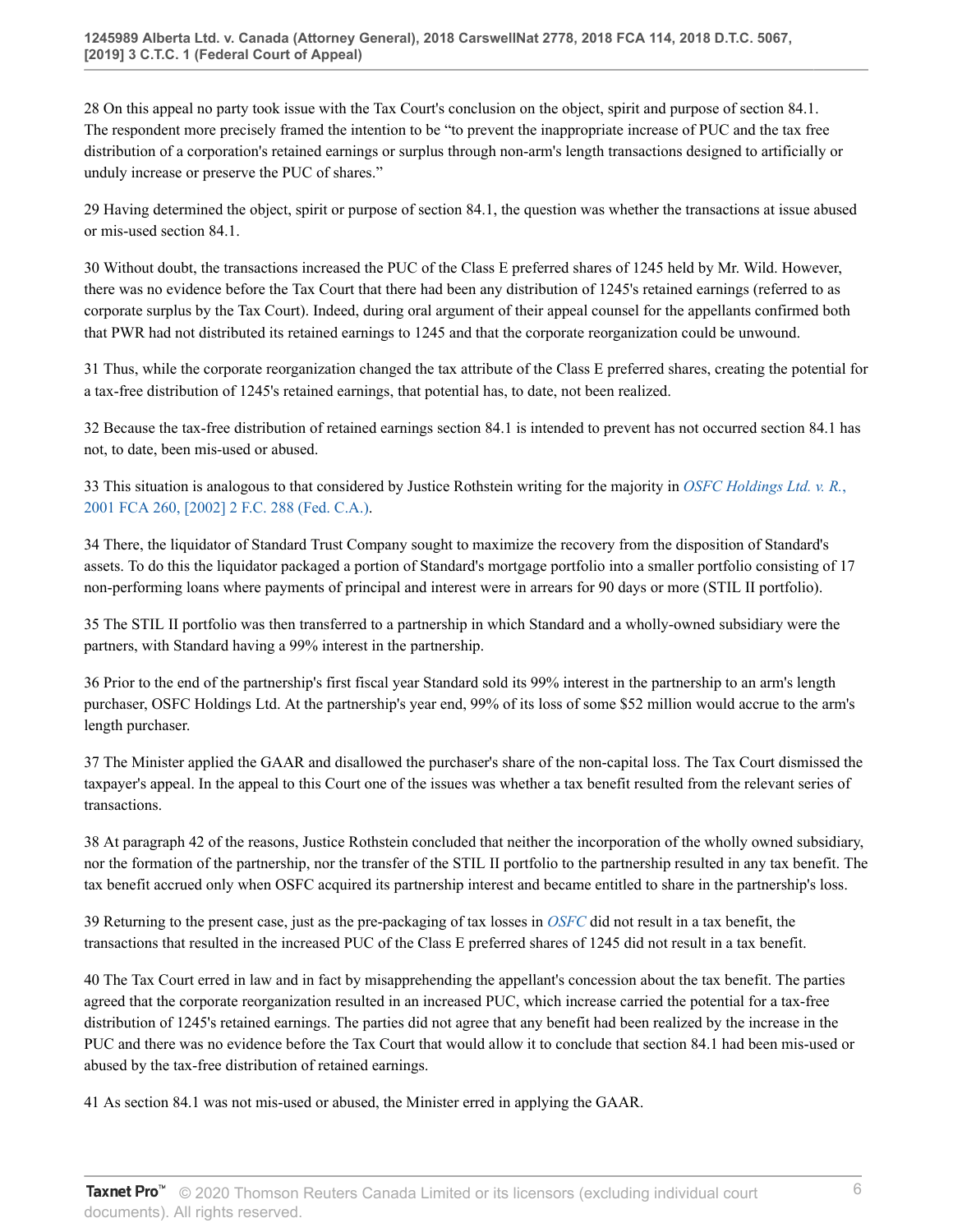42 As for the notices of determination issued by the Minister, subsection 152(1.11) permits the Minister to issue a notice of determination where "the Minister ascertains the tax consequences to a taxpayer by reason of subsection 245(2)". Put another way, a notice of determination may be issued to correct an abuse where the GAAR applies. As there was no mis-use or abuse to justify the application of the GAAR, it follows that the notices of determination should be vacated.

43 I therefore propose to allow the appeal and set aside the judgment of the Tax Court. Pronouncing the judgment that ought to have been pronounced, I would vacate the notices of determination. In the circumstances I think it appropriate that each party bear their own costs.

44 Without pronouncing in any way on an eventual outcome, this judgment is without prejudice to the entitlement of the Minister of National Revenue to reassess the appellants in the event that the appellants do move to remove PWR's taxable corporate surplus as a tax-free return of capital.

45 While this is sufficient to dispose of this appeal, I note that the Tax Court's conclusion that section 84.1 was abused appears to have been influenced by Mr. Wild's inability to explain the purpose of certain transactions or why the transactions were structured as they were. The purpose of the transaction is relevant when considering whether the transaction giving rise to the taxable benefit was an avoidance transaction (*[Copthorne](http://v3.taxnetpro.com/Document/Ib6468171105f07f8e0440021280d79ee/View/FullText.html?originationContext=document&vr=3.0&rs=cblt1.0&transitionType=DocumentItem&contextData=(sc.Search))*, paragraph 40). The purpose of a transaction should not be the focus of the abuse analysis where the question is whether a transaction abused the object, spirit or purpose of the provisions relied on.

*M. Nadon J.A.***:**

I agree. *Mary J.L. Gleason J.A.***:**

I agree. *Appeal allowed.*

#### **Appendix1**

Income Tax Act, R.S.C. 1985 c. 1 (5th Supp.)

84.1 (1) Where after May 22, 1985 a taxpayer resident in Canada (other than a corporation) disposes of shares that are capital property of the taxpayer (in this section referred to as the "subject shares") of any class of the capital stock of a corporation resident in Canada (in this section referred to as the "subject corporation") to another corporation (in this section referred to as the "purchaser corporation") with which the taxpayer does not deal at arm's length and, immediately after the disposition, the subject corporation would be connected (within the meaning assigned by subsection 186(4) if the references therein to "payer corporation" and to "particular corporation" were read as "subject corporation" and "purchaser corporation" respectively) with the purchaser corporation,

(*a*) where shares (in this section referred to as the "new shares") of the purchaser corporation have been issued as consideration for the subject shares, in computing the paid-up capital, at any particular time after the issue of the new shares, in respect of any particular class of shares of the capital stock of the purchaser corporation, there shall be deducted an amount determined by the formula

 $(A - B) \times C/A$ 

where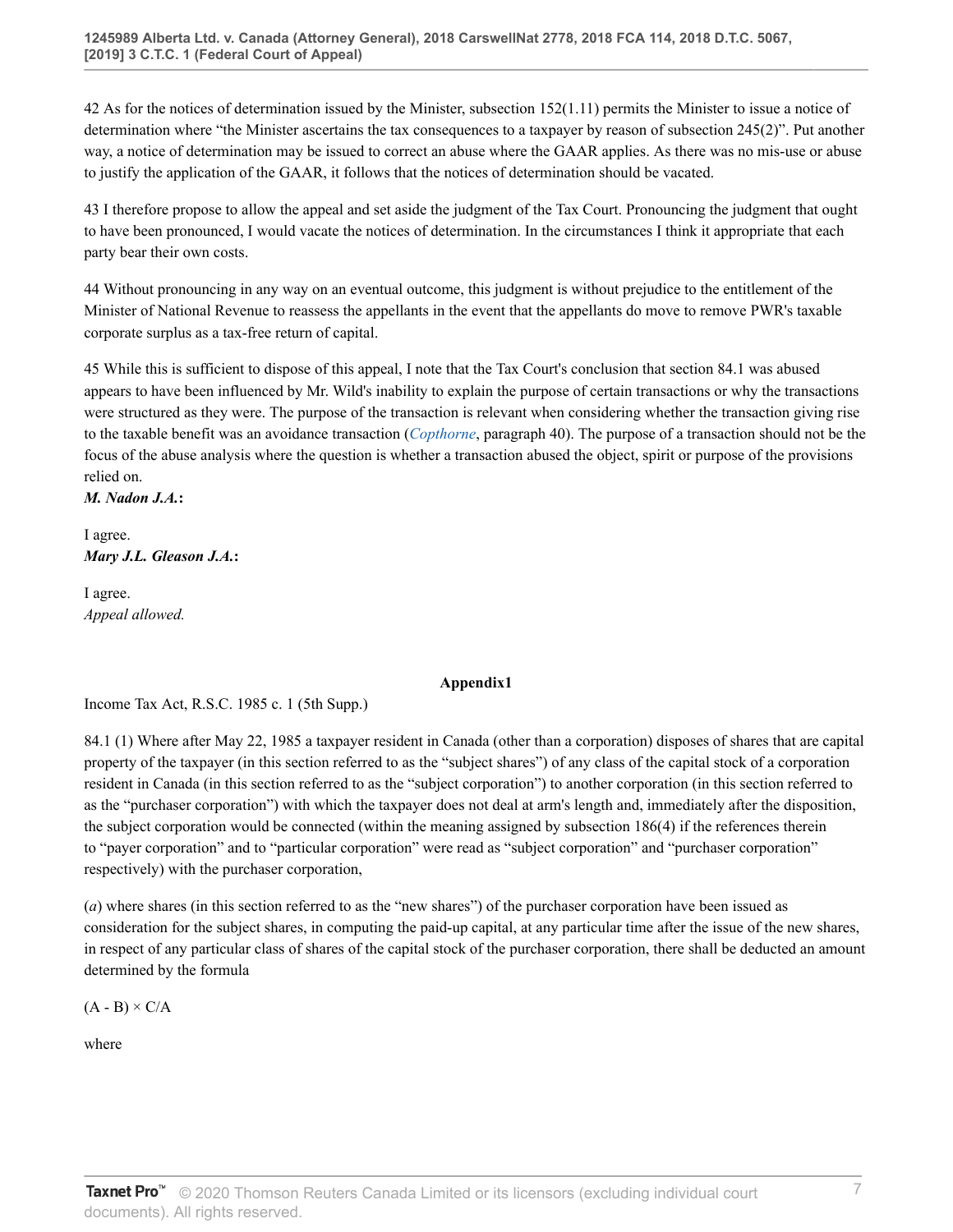A is the increase, if any, determined without reference to this section as it applies to the acquisition of the subject shares, in the paid-up capital in respect of all shares of the capital stock of the purchaser corporation as a result of the issue of the new shares,

B is the amount, if any, by which the greater of

(i) the paid-up capital, immediately before the disposition, in respect of the subject shares, and

(ii) subject to paragraphs  $84.1(2)(a)$  and  $84.1(2)(a.1)$ , the adjusted cost base to the taxpayer, immediately before the disposition, of the subject shares,

exceeds the fair market value, immediately after the disposition, of any consideration (other than the new shares) received by the taxpayer from the purchaser corporation for the subject shares, and

C is the increase, if any, determined without reference to this section as it applies to the acquisition of the subject shares, in the paid-up capital in respect of the particular class of shares as a result of the issue of the new shares; and ...

…

89 (1) In this subdivision,

paid-up capital at any particular time means,

(a) in respect of a share of any class of the capital stock of a corporation, an amount equal to the paid-up capital at that time, in respect of the class of shares of the capital stock of the corporation to which that share belongs, divided by the number of issued shares of that class outstanding at that time,

(b) in respect of a class of shares of the capital stock of a corporation,

…

(iii) if the particular time is after March 31, 1977, an amount equal to the paid-up capital in respect of that class of shares at the particular time, computed without reference to the provisions of this Act except subsections 51(3) and 66.3(2) and (4), sections 84.1 and 84.2, subsections 85(2.1), 85.1(2.1) and (8), 86(2.1), 87(3) and (9), paragraph 128.1(1)(c.3), subsections 128.1(2) and (3), section 135.2, subsections 138(11.7), 139.1(6) and (7), 148(7), 192(4.1) and 194(4.1) and sections 212.1 and 212.3, ...

…

152 (1.11) Where at any time the Minister ascertains the tax consequences to a taxpayer by reason of subsection 245(2) with respect to a transaction, the Minister

(a) shall, in the case of a determination pursuant to subsection 245(8), or

(b) may, in any other case,

determine any amount that is relevant for the purposes of computing the income, taxable income or taxable income earned in Canada of, tax or other amount payable by, or amount refundable to, the taxpayer under this Act and, where such a determination is made, the Minister shall send to the taxpayer, with all due dispatch, a notice of determination stating the amount so determined.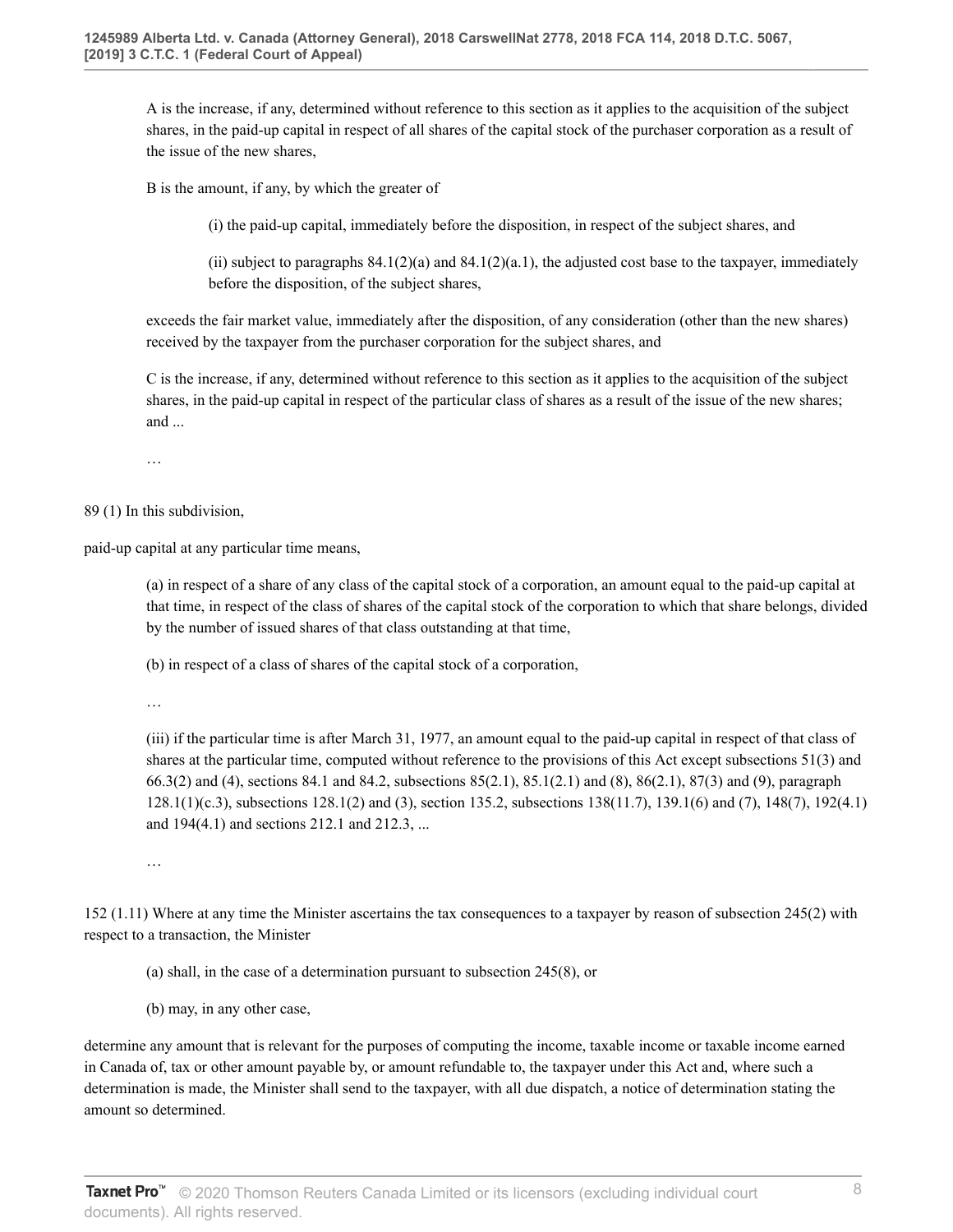…

### 245 (1) In this section,

tax benefit means a reduction, avoidance or deferral of tax or other amount payable under this Act or an increase in a refund of tax or other amount under this Act, and includes a reduction, avoidance or deferral of tax or other amount that would be payable under this Act but for a tax treaty or an increase in a refund of tax or other amount under this Act as a result of a tax treaty;

tax consequences to a person means the amount of income, taxable income, or taxable income earned in Canada of, tax or other amount payable by or refundable to the person under this Act, or any other amount that is relevant for the purposes of computing that amount;

transaction includes an arrangement or event.

(2) Where a transaction is an avoidance transaction, the tax consequences to a person shall be determined as is reasonable in the circumstances in order to deny a tax benefit that, but for this section, would result, directly or indirectly, from that transaction or from a series of transactions that includes that transaction.

(3) An avoidance transaction means any transaction

(a) that, but for this section, would result, directly or indirectly, in a tax benefit, unless the transaction may reasonably be considered to have been undertaken or arranged primarily for bona fide purposes other than to obtain the tax benefit; or

(b) that is part of a series of transactions, which series, but for this section, would result, directly or indirectly, in a tax benefit, unless the transaction may reasonably be considered to have been undertaken or arranged primarily for bona fide purposes other than to obtain the tax benefit.

(4) Subsection (2) applies to a transaction only if it may reasonably be considered that the transaction

(a) would, if this Act were read without reference to this section, result directly or indirectly in a misuse of the provisions of any one or more of

(i) this Act,

(ii) the *Income Tax Regulations*,

(iii) the *Income Tax Application Rules*,

(iv) a tax treaty, or

(v) any other enactment that is relevant in computing tax or any other amount payable by or refundable to a person under this Act or in determining any amount that is relevant for the purposes of that computation; or

(b) would result directly or indirectly in an abuse having regard to those provisions, other than this section, read as a whole.

(5) Without restricting the generality of subsection (2), and notwithstanding any other enactment,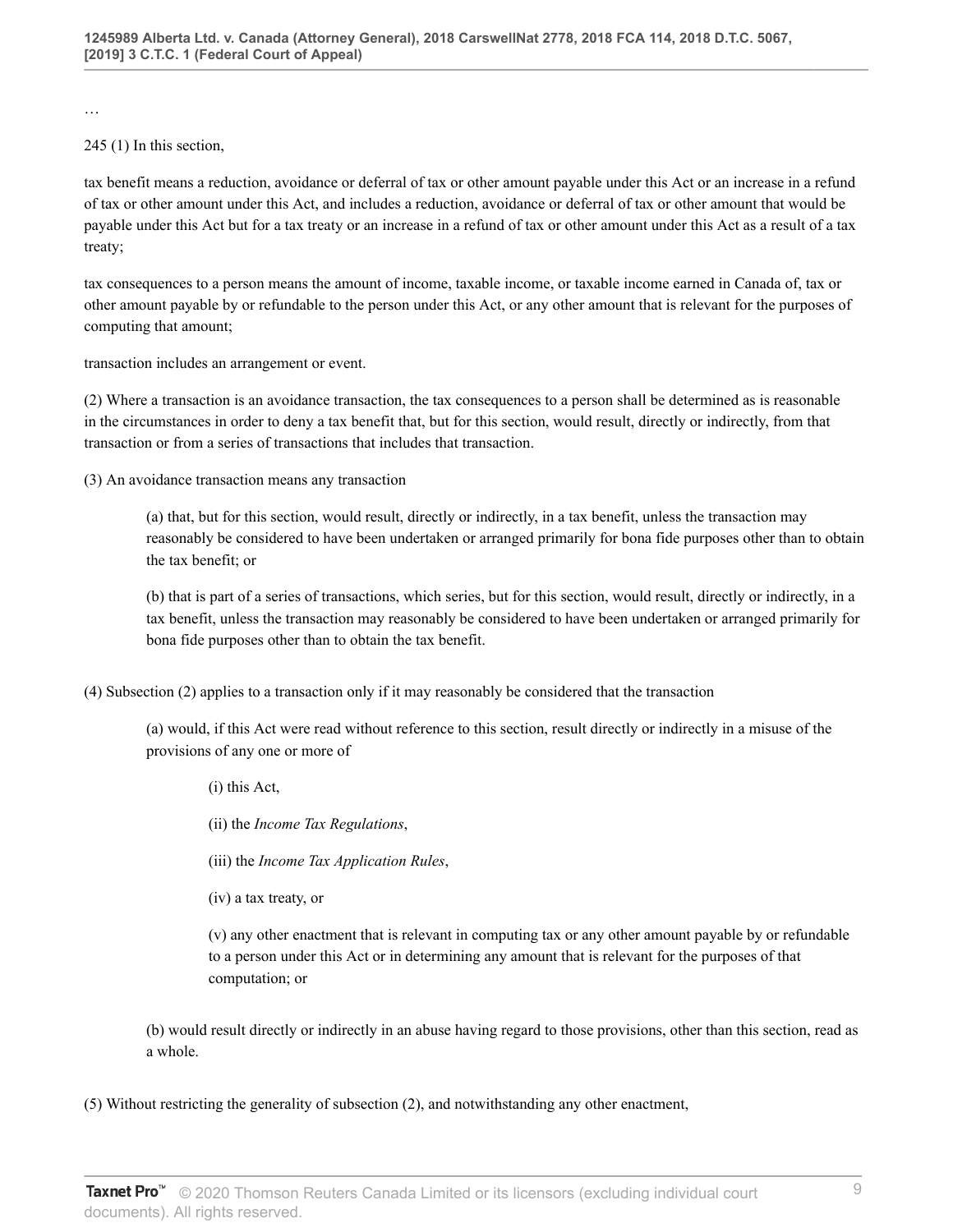(a) any deduction, exemption or exclusion in computing income, taxable income, taxable income earned in Canada or tax payable or any part thereof may be allowed or disallowed in whole or in part,

(b) any such deduction, exemption or exclusion, any income, loss or other amount or part thereof may be allocated to any person,

(c) the nature of any payment or other amount may be recharacterized, and

(d) the tax effects that would otherwise result from the application of other provisions of this Act may be ignored,

in determining the tax consequences to a person as is reasonable in the circumstances in order to deny a tax benefit that would, but for this section, result, directly or indirectly, from an avoidance transaction.

(6) Where with respect to a transaction

(a) a notice of assessment, reassessment or additional assessment involving the application of subsection 245(2) with respect to the transaction has been sent to a person, or

(b) a notice of determination pursuant to subsection 152(1.11) has been sent to a person with respect to the transaction,

any person (other than a person referred to in paragraph (a) or (b)) shall be entitled, within 180 days after the day of sending of the notice, to request in writing that the Minister make an assessment, reassessment or additional assessment applying subsection (2) or make a determination applying subsection 152(1.11) with respect to that transaction.

(7) Notwithstanding any other provision of this Act, the tax consequences to any person, following the application of this section, shall only be determined through a notice of assessment, reassessment, additional assessment or determination pursuant to subsection 152(1.11) involving the application of this section.

(8) On receipt of a request by a person under subsection 245(6), the Minister shall, with all due dispatch, consider the request and, notwithstanding subsection 152(4), assess, reassess or make an additional assessment or determination pursuant to subsection 152(1.11) with respect to that person, except that an assessment, reassessment, additional assessment or determination may be made under this subsection only to the extent that it may reasonably be regarded as relating to the transaction referred to in subsection 245(6).

#### **Appendix2**

1. P.W. Rentals Ltd. ("PWR") is an Alberta corporation.

2. PWR is an oil field rental company that supplies portable accommodations, commonly referred to as well site trailers, to the oil field sector.

3. On March 1, 2003, Perry Wild and Shilo Wild each purchased 100 common shares of PWR from treasury.

4. At all material times, Shilo Wild was Perry Wild's spouse.

5. On March 2, 2003, PWR redeemed the 100 common shares held by Shilo Wild with the result that at all material times Perry Wild was the sole shareholder of PWR.

6. As of January 1, 2004 Perry Wild owned 110 Class A common shares of PWR with a fair market value ("FMV") of \$2,337,500, an ACB of \$110 and a paid-up capital ("PUC") of \$110.

7. In an effort to protect the assets of PWR, Perry and Shilo Wild implemented the corporate reorganization described below.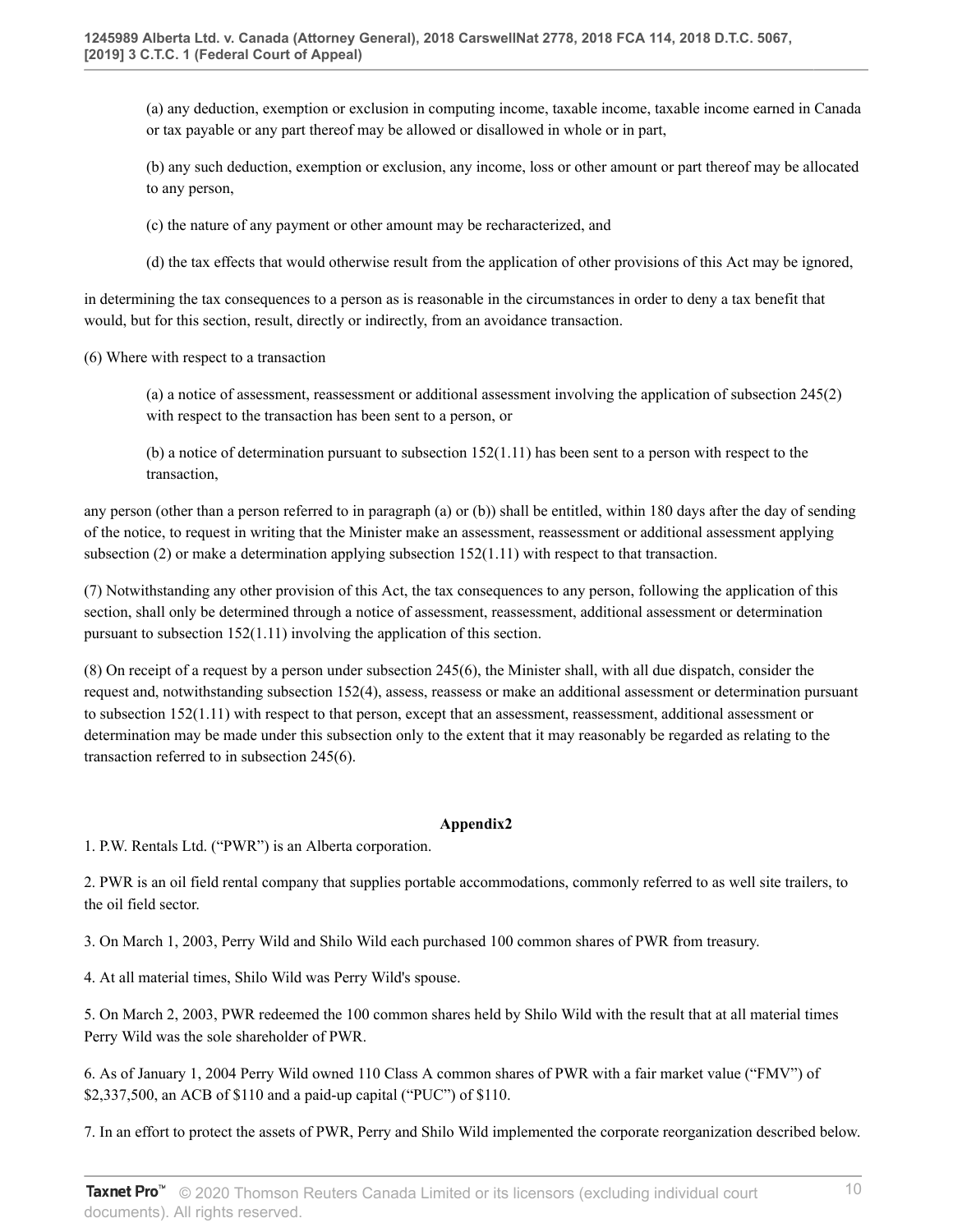8. 1245989 Alberta Ltd. ("1245") was incorporated in Alberta on May 30, 2006 and on that date Perry Wild purchased 100 Class A common shares of 1245 for \$100.

9. 1251237 Alberta Ltd. ("1251") was incorporated in Alberta on June 22, 2006 and on that date Shilo Wild purchased 100 Class A common shares of 1251 for \$100.

## **1 st transfers: from Perry Wild and PWR to 1251**

10. On June 1, 2007, Wild transferred 16.4 Class A common shares of PWR to 1251 for 348.5 Class C preferred shares of 1251, pursuant to s. 85 of the Act, as follows:

a. the FMV of the 16.4 Class A common shares of PWR transferred by Perry Wild was \$348,500 and their ACB and PUC was \$16.40;

b. the redemption amount of the 348.5 Class C preferred shares of 1251 was \$1,000 per share or \$348,500;

c. Perry Wild and 1251 elected for Perry Wild's proceeds of disposition ("POD") of the 16.4 Class A common shares of PWR, his ACB of the Class C preferred shares of 1251 and 1251's ACB in respect of the 16.4 Class A common shares of PWR to be \$129,000;

d. Perry Wild reported a capital gain of \$128,984 on the transfer of the 16.4 Class A common shares of PWR and claimed the capital gains exemption in the same amount pursuant to s. 110.6 of the Act with the result that no tax was payable on the gain, and

e. the PUC of the 348.5 Class C preferred shares of 1251 that Perry Wild received in consideration for the 16.4 common shares of PWR was reduced to \$16.40 (the PUC of the transferred PWR shares) by operation of s. 84.1 of the Act.

11. On June 2, 2007, PWR transferred Class 8 equipment to 1251 for 348.5 Class C preferred shares of 1251 pursuant to s. 85 of the Act, as follows:

a. the FMV of the Class 8 equipment transferred by PWR was \$348,500 and its undepreciated capital cost was \$256,279;

b. the redemption amount of the 348.5 Class C preferred shares of 1251 was \$1,000 per share or \$348,500;

c. PWR and 1251 elected for PWR's POD and 1251's ACB in respect of the Class 8 equipment transferred to be \$256,279; and

d. the ACB and the PUC of the 348.5 Class C preferred shares of 1251 received by PWR were both \$256,279, the elected amount, by operation of sections 85(1) and 85(2.1) of the Act.

12. Because Perry Wild had caused 1251 to issue Class C preferred shares to him on the rollover of the 16.4 common shares of PWR and then to issue the same class of shares to PWR on the rollover of the Class 8 equipment, the PUC of Perry Wild's 348.5 Class C preferred shares of 1251 was increased to \$128,148 and the PUC of the 348.5 Class C preferred shares of 1251 received by PWR was reduced to a like amount as a result of subsection 89(1).

# **1 st corporate offsetting transactions**

13. On June 3, 2007, 1251 redeemed the 348.5 Class C preferred shares owned by PWR and issued a promissory note of \$348,500 in favour of PWR.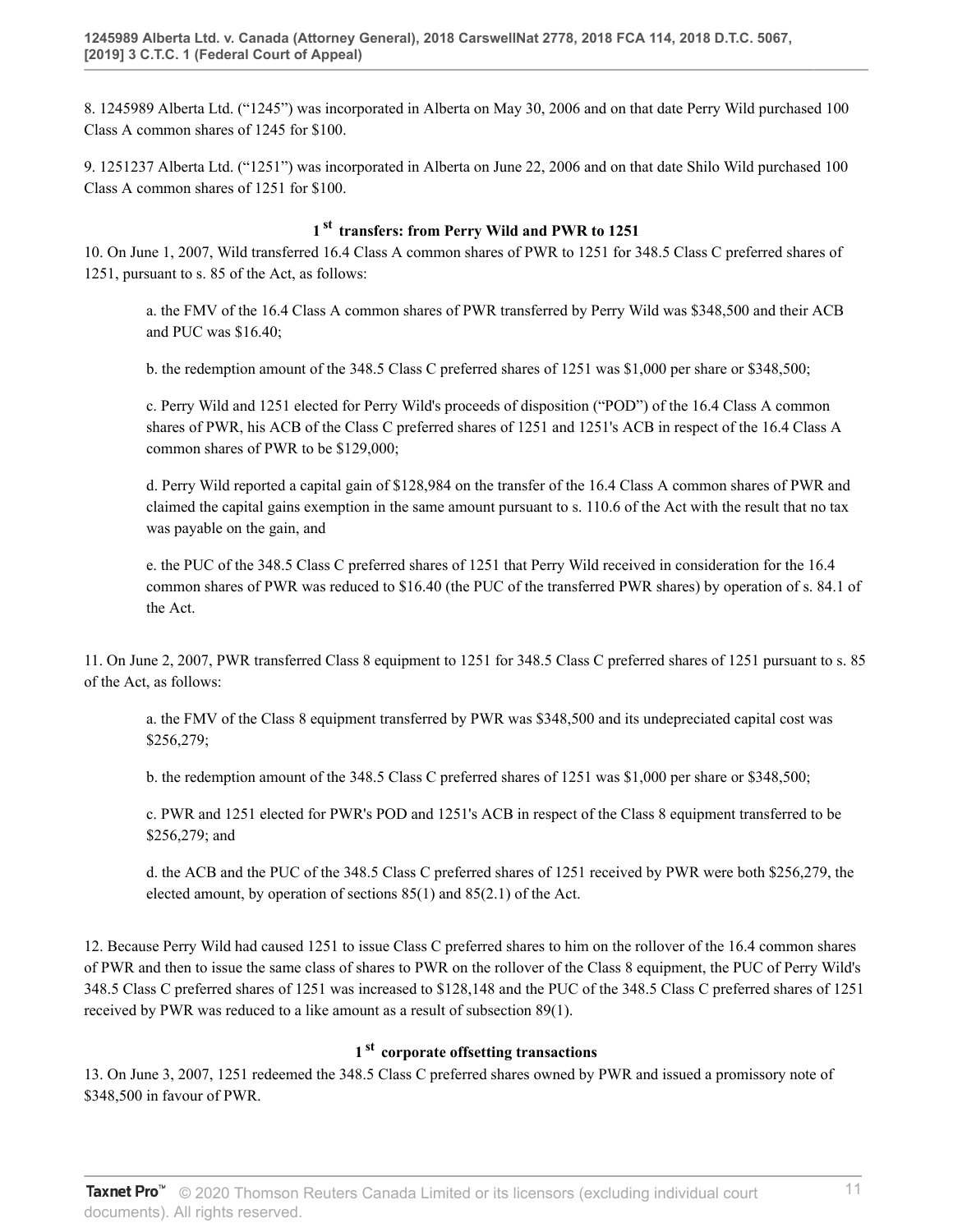14. On June 4, 2007, PWR purchased/redeemed the 16.4 Class A common shares of PWR owned by 1251 and issued a promissory note of \$348,500 in favour of 1251.

15. On June 5, 2007, PWR and 1251 offset their respective \$348,500 promissory notes against each other.

## **2 nd transfers: from Perry Wild and PWR to 1245**

16. On June 6, 2007, Perry Wild transferred the remaining 93.6 Class A common shares he held in PWR to 1245 for 1,989 Class E preferred shares of 1245 pursuant to s. 85 of the Act, as follows:

a. the FMV of the 93.6 Class A common shares of PWR transferred by Perry Wild was \$1,989,000 and their ACB and PUC were \$93.60;

b. the redemption amount of the 1,989 Class E preferred shares of 1245 issued to Perry Wild was \$1,000 per share or \$1,989,000;

c. Perry Wild and 1245 elected for his POD of his shares of PWR, the ACB of the Class E preferred shares of 1245 he received and 1245's ACB in respect of the 93.6 Class A common shares of PWR to be \$621,000;

d. Perry Wild reported a capital gain of \$620,906 on the transfer of the 93.6 Class A common shares of PWR and claimed the capital gains exemption pursuant to s. 110.6 of the Act with the result that no tax was payable on the gain, and

e. the PUC of the 1,989 Class E preferred shares of 1245 that Perry Wild received on the transfer was reduced to \$93.6 (the PUC of the transferred PWR shares) by operation of s. 84.1 of the Act.

17. On June 7, 2007 PWR transferred land and depreciable property to 1245 for the assumption of \$613,738 of PWR debt and 1,826.242 Class E preferred shares of 1245 pursuant to s. 85 of the Act, as follows:

a. the FMV of the land and depreciable property transferred by PWR was \$2,439,980 and its cumulative undepreciated capital cost was \$1,509,652;

b. the redemption amount of the 1,826.242 Class E preferred shares of 1245 was \$1,000 per share or \$1,826,242;

c. PWR and 1245 elected that PWR's POD and 1245's ACB in respect of the land and depreciable property was \$1,509,652; and

d. the ACB and PUC of the 1,826.242 Class E preferred shares of 1245 that PWR received in consideration for the land and depreciable property of PWR became \$895,914 by operation of sections 85(1) and 85(2.1) of the Act.

18. Because Perry Wild caused 1245 to issue Class E preferred shares to himself and to PWR, the PUC of Perry Wild's 1,989 Class E preferred shares of 1245 was increased to \$467,115.62 and the PUC of the 1,826.242 Class E preferred shares of 1245 received by PWR was reduced to a like amount as a result of subsection 89(1).

# **2 nd corporate offsetting transactions**

19. On June 8, 2007, 1245 redeemed the 1,826.242 Class E preferred shares owned by PWR and issued a promissory note of \$1,826,242 in favour of PWR.

20. On June 9, 2007, PWR purchased/redeemed 86 of the 93.6 Class A common shares of PWR owned by 1245 and issued a promissory note of \$1,827,500 in favour of 1245.